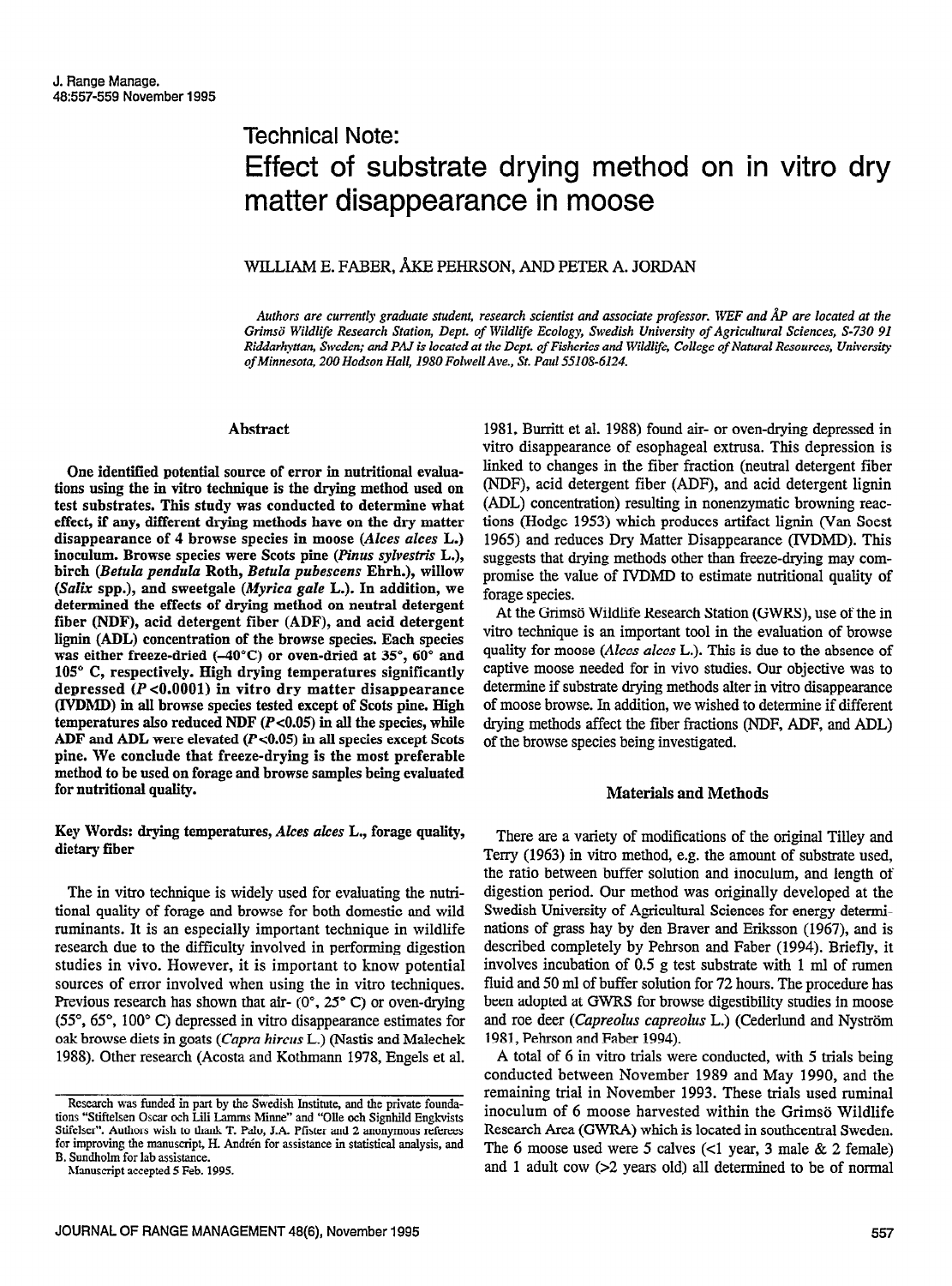condition. Animal diets were not determined since we were not interested in the degree of ruminal adaptation to the plant species being tested nor on the effects of inoculum source (see Pehrson and Faber 1994). In each trial, rumen material was brought immediately to the laboratory in warmed thermos flasks, and the whole procedure from moose harvest until beginning the first phase of the in vitro digestion never exceeded 1 hour, a time interval which probably did not influence the digestion process (Schwartz and Nagy 1972). The buffer solution (den Braver and Eriksson 1967), was saturated for 1 hour in advance with  $CO<sub>2</sub>$ and warmed to 38" C.

The plant species tested included current-year growth of Scots pine (Pinus sylvestris L.) birch (Betula pendula Roth, Betula pubescens Ehrh.), willow (Salix spp.), and sweetgale (Myrica gale L.). Scats pine was selected because it is the most important winter browse species, both qualitatively and quantitatively, for moose in the GWRA (Cederlund et al. 1980). Birch was tested because it is extensively utilized by moose, and is quantitatively the most important component of the diet during the summer months (Cederlund et al. 1980). Willow was included because this genus is highly preferred by moose while sweetgale is not preferred (Cederlund et al. 1980). One kg (wet wt.) of each browse species was collected on 10 March 1989, and divided into 4 subsamples of 250 g. Subsamples were either freeze-dried (Edwards High Vacuum International, Modulyo 4K) at -40" C or conventionally oven-dried (Termaks Model T1119V) at 35°, 60° or 105" C for 48 hours, respectively. These temperatures were randomly selected so as to cover a wide range of drying temperatures. After drying, all samples were ground to pass a 0.5~mm sieve.

In each trial, 2 plant species were randomly paired for testing and all drying temperatures for those 2 species were subsequently tested in the particular trial. In total, Scats pine was tested in 4 of the trials, birch in 3, and willow and sweetgale in 2 each (Iable 1). Within each trial, each subsample being tested was replicated 5 times (e.g. 5 tubes). Neutral detergent fiber, Acid Fiber (ADF), and Acid Lignin, (ADL) of the browse samples were determined

Table 1. Effect of freeze-drying  $(-40^{\circ} \text{ C})$  and oven-drying  $(35^{\circ}, 60^{\circ}, 105^{\circ})$ C) on the in vitro dry matter disappearance (% of dry matter) of 4 browse species tested using moose inoculum.

| <b>Species</b>          |                | Drying Method <sup>1</sup>                        |                |                |                 |  |  |
|-------------------------|----------------|---------------------------------------------------|----------------|----------------|-----------------|--|--|
|                         | Trial no.      | Freeze                                            | $35^{\circ}$ C | $60^{\circ}$ C | $105^{\circ}$ C |  |  |
|                         |                | - - - (% of total dry matter disappearance) - - - |                |                |                 |  |  |
| Scots pine <sup>2</sup> | 1              | 47.8                                              | 48.5           | 50.3           | 50.8            |  |  |
| Scots pine              | 2              | 30.7                                              | 36.6           | 32.1           | 30.6            |  |  |
| Scots pine              | 3              | 39.6                                              | 38.5           | 40.5           | 39.2            |  |  |
| Scots pine              | 4              | 27.1                                              | 24.5           | 25.8           | 28.8            |  |  |
| Birch <sup>3</sup>      | 1              | 34.3                                              | 31.3           | 32.6           | 30.1            |  |  |
| Birch                   | $\overline{2}$ | 29.0                                              | 29.3           | 26.6           | 24.3            |  |  |
| Birch                   | 4              | 24.0                                              | 21.8           | 16.9           | 16.9            |  |  |
| Willow <sup>3</sup>     | 5              | 35.5                                              | 34.7           | 32.7           | 28.8            |  |  |
| Willow                  | 6              | 27.5                                              | 28.6           | 23.2           | 15.0            |  |  |
| Sweetgale <sup>3</sup>  | 5              | 21.4                                              | 21.6           | 21.2           | 15.9            |  |  |
| Sweetgale               | 6              | 18.8                                              | 22.8           | 19.2           | 16.5            |  |  |

 $\frac{1}{4}$ All column figures represent means of  $n=5$ 

|                |            | Drying Method           |                |                     |               |  |  |
|----------------|------------|-------------------------|----------------|---------------------|---------------|--|--|
| <b>Species</b> |            | Freeze                  | $35^{\circ}$ C | 60° C               | $105^\circ$ C |  |  |
|                |            | (% of total dry matter) |                |                     |               |  |  |
| Scots pine     | NDF        | $54.30^{1}a$            | 50.33b         | 51.86h              | 48.58c        |  |  |
|                | ADF        | 33.61a                  | 36.64a         | 34.97a              | 36.15a        |  |  |
|                | <b>ADL</b> | 11.41                   | 13.34          | 13.09               | 13.73         |  |  |
| Birch          | NDF        | 45.28a                  | 44.78a         | 40.73b              | 34.34c        |  |  |
|                | ADF        | 39.96а                  | 41.69ab        | 44.35 <sub>hd</sub> | 46.98cd       |  |  |
|                | ADL        | 22.04                   | 22.38          | 24.90               | 27.36         |  |  |
| Willow         | NDF        | 46.49a                  | 46.02a         | 35.88a              | 35.88a        |  |  |
|                | ADF        | 41.95a                  | 42.57a         | 45.15ab             | 48.92b        |  |  |
|                | ADL        | 18.68                   | 18.12          | 20.60               | 22.63         |  |  |
| Sweetgale      | NDF        | 43.85a                  | 43.92a         | 43.35a              | 36.54b        |  |  |
|                | ADF        | 42.62a                  | 44.08a         | 43.10a              | 48.94b        |  |  |
|                | ADL        | 26.38                   | 27.64          | 28.43               | 30.69         |  |  |

 $R$ ow means with different letters differ ( $P$ <0.05).

using the sequential techniques described by Van Soest (1963) and Van Soest and Wine (1967).

The effects of drying methods on Dry Matter Disappearance (IVDMD) estimation of the 4 browse species were tested using a 2-factor ANOVA (StatView 1992). Differences in Neutral Fiber (NDF) and ADF within each browse species were tested using a one-factor ANOVA (StatView 1992).

### Results and Discussion

Significant differences in IVDMD were found among drying temperatures for birch, willow and sweetgale  $(P<0.0001$ , Table 1). In vitro dry matter disappearance of all 3 species were affected in a similar manner. Although freeze-drying and oven-drying at 35° C did not greatly impact IVDMD, oven-drying above 35° C depressed IVDMD by 12-48% in the 3 browses. Scats pine was the exception, as there were no significant differences in the IVDMD due to different drying method  $(P=0.28, \text{Table 1}).$ 

Furthermore, analyses of NDF, ADF, and ADL of the browse species showed that different drying methods significantly affect concentrations of fiber fractions (Table 2). Neutral detergent fiber  $\frac{1}{2}$  was significantly  $\frac{1}{2}$  and  $\frac{1}{2}$  reduced at drying temperatures was significantly ( $P < 0.05$ ) reduced at drying temperatures greater than  $35^{\circ}$ C for all species tested; conversely, ADF was significantly  $(P<0.05)$  elevated at drying temperatures greater than  $\frac{35}{25}$  for all species except of SC for all species except of  $\frac{35}{25}$  $\frac{1}{2}$  c for an species except of second pluc. The field in ADL was  $t_{\text{full}}$  to ADT, with an species showing clevated A  $m$  peratures greater than  $33^\circ$ , mending scots pine.

Our results suggest that in the browse samples we tested, IVDMD was depressed in those that were oven-dried above  $35^{\circ}$ C. This is in accordance with earlier research (Acosta and Kothmann 1978, Engels et al. 1981, Burritt et al. 1988) which indicated how different drying methods can affect fiber fractions of samples being nutritionally evaluated. Drying temperatures above 25<sup>o</sup>C often result in nonenzymatic browning reactions (Hodge 1953). This results in a substance Van Soest (1965) terms artifact lignin, which depresses IVDMD.

In agreement with previous research (Burritt et al. 1988, Nastis and Malechek 1988), the changes in IVDMD and fiber fractions

 ${}^{2}$ Two-factor ANOVA analysis of Scots pine, all trials combined, drying method not sigmitcantly different (P=0.28, di=3)<br>\*Two-factor ANOVA analysis of birch, willow, and sweetgale, all trials combined for